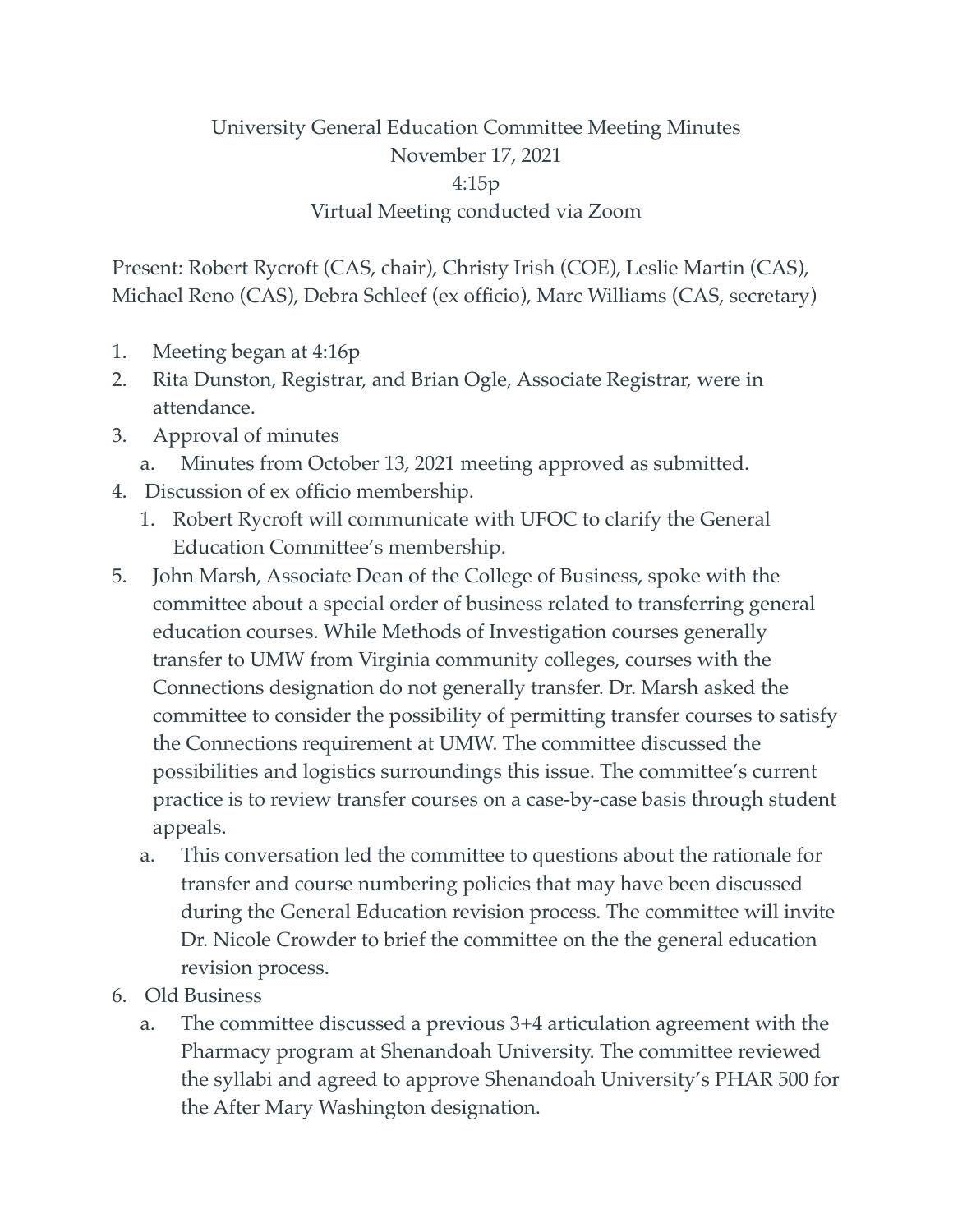- b. The committee reviewed a draft syllabus from Music for a choral ensemble and discussed possible avenues for a music ensemble to be approved for a general education designation.
	- i. Robert Rycroft will provide the committee's feedback to Brooks Kuykendall.
- 7. Request for clarification
	- a. Miriam Liss submitted a request for clarification regarding Writing and Speaking Intensive requirements for students with two majors. Because students are required to have a WI and SI course within their major, current practice requires double-majors to complete an additional WI and SI course within the second major. The committee discussed the intention behind this requirement and agreed a faculty member could formally propose a change to this requirement.
		- i. The committee will request input from Dr. Nicole Crowder regarding the original intention for this requirement.
- 8. The committee reviewed course proposals
	- a. Community Engagement
		- i. IDIS XXX, Be the Change. The committee approved this proposal as submitted.
	- b. After Mary Washington
		- i. HIST 330, Introduction to Public History. The committee approved this proposal as submitted.
	- c. Global and Diverse Perspectives
		- i. MKTG 460, International Marketing. The committee approved this proposal as submitted.
		- ii. MKTG 450, Consumer Behavior. The committee requests revisions to this proposal reflecting how the assignments connect to the learning outcomes.
	- e. Arts and Literature
		- i. MUHL, History of Jazz. The committee requests revisions to this proposal reflecting how the assignments connect to the learning outcomes.
- 9. The committee discussed student reevaluation requests for General Education credit
	- a. Proposal 1. The committee did not approve this request.
	- b. Proposal 2. The committee did not approve this request.